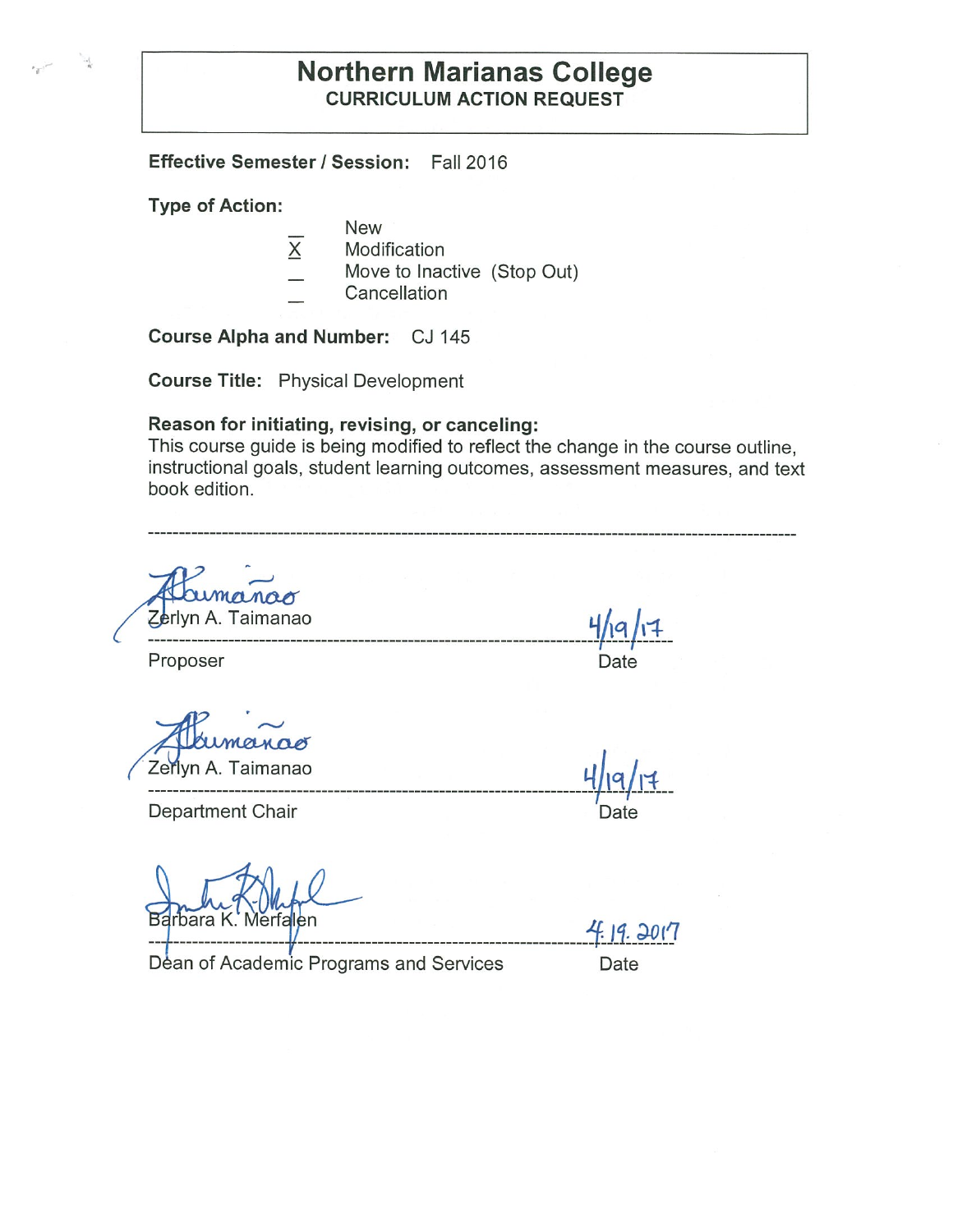# **Northern Marianas College Course Guide**

**Course: CJ 145 Physical Development** 

### **1. Department**

Criminal Justice

### **2. Purpose**

The purpose of this course is to provide the CNMI Department of Public Safety cadets and personnel with the guidelines on the importance of health and how it is linked to job performance.

### **3. Description**

### **A. Required/Recommended Textbook(s) and Related Materials**  Required:

Department of the Army. United States Military Fitness Field Manual. U.S. Government Printing Office, 1994.

### **B. Contact Hours**

- **1. Lecture:** 3 hours per week/ 45 hours per semester
- **2. Lab:** N/A
- **3. Other:** N/A

### **C. Credits**

- **1. Number:** 3 Credits
- **2. Type:** Regular Degree Credits

### **D. Catalogue Course Description**

This course is designed to develop a positive attitude toward physical fitness, and an understanding of the relationships between physical fitness, productivity, health, and safety. (Offered Fall, Spring, and Summer)

### **E. Degree or Certificate Requirements Met by Course**

This is a required course for the Department of Public Safety cadets/students enrolled in the Basic Law Enforcement Certificate Program.

### **F. Course Activities and Design**

Lecture and discussion sessions form the basis from which the knowledge and skills are developed during this course.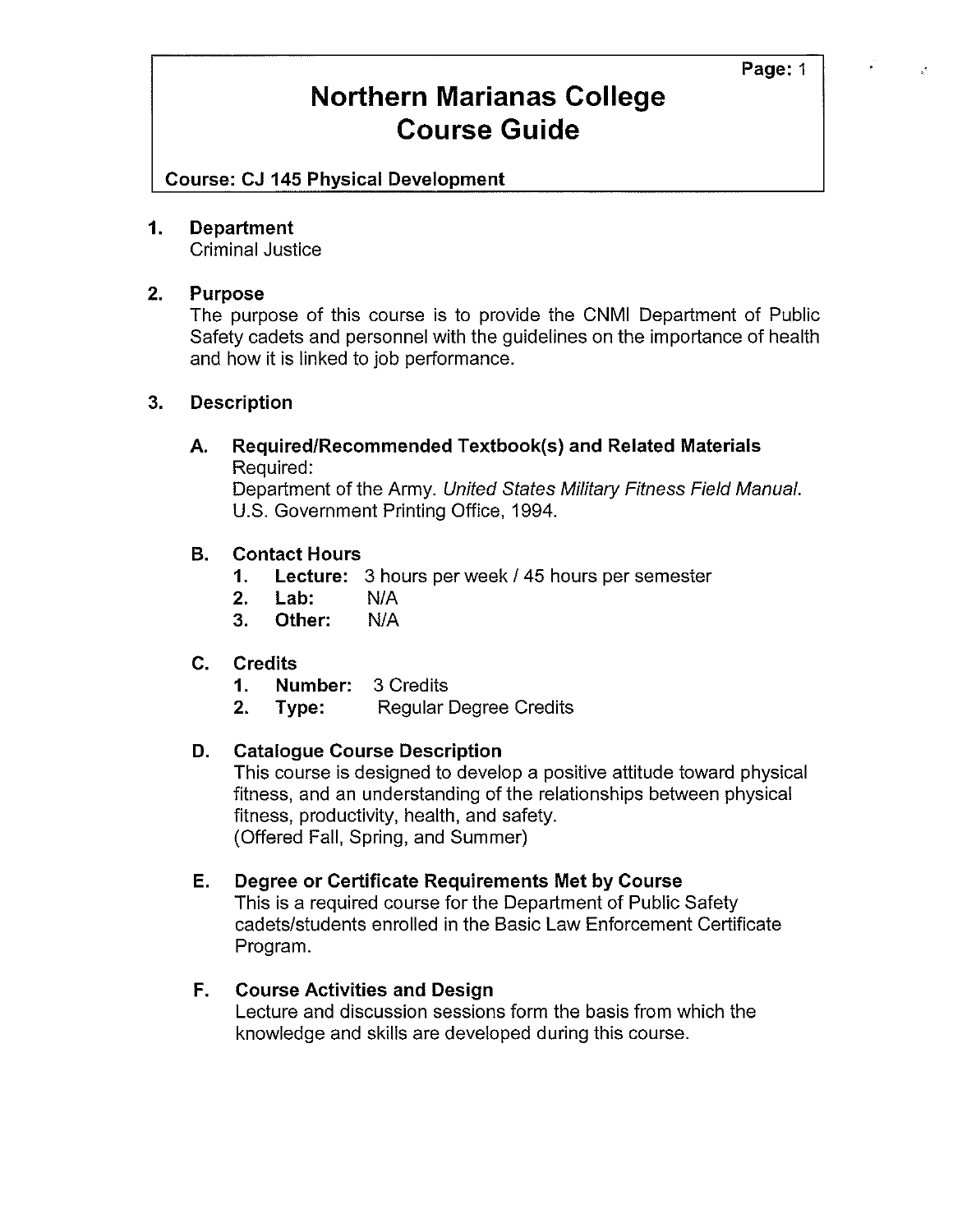# **Northern Marianas College Course Guide**

**Course: CJ 145 Physical Development** 

्र

- **4. Course Prerequisite(s); Concurrent Course Enrollment; Required English/Mathematics Placement Level(s)**  Prerequisite(s): Currently employed or a cadet with the Department of Public Safety. English Placement Level: EN 101 Math Placement Level: None
- **5. Estimated Cost of Course; Instructional Resources Needed**  Cost to the Student: Tuition for a 3-credit course and the cost of the textbook.

Cost to the College: Instructor's salary

Instructional resources needed for this course: N/A

### **6. Method of Evaluation**

Student grades will be based on the regular letter grade system as described below:

| A: Excellent-grade points:     | 4.0:    |
|--------------------------------|---------|
| B: Above average-grade points: | 3.0:    |
| C: Average-grade points:       | $2.0$ ; |
| D: Below average-grade points: | 1.0:    |
| F: Failure-grade points:       | 0.0.    |

NMC's grading and attendance policies will be followed.

### **7. Course Outline**

This is a topical outline and does not necessarily indicate the sequence in which the material will be presented.

- 1.0 Introduction to Physical Development;
- 2.0 Types of Anatomy;
- 3.0 Nutrition;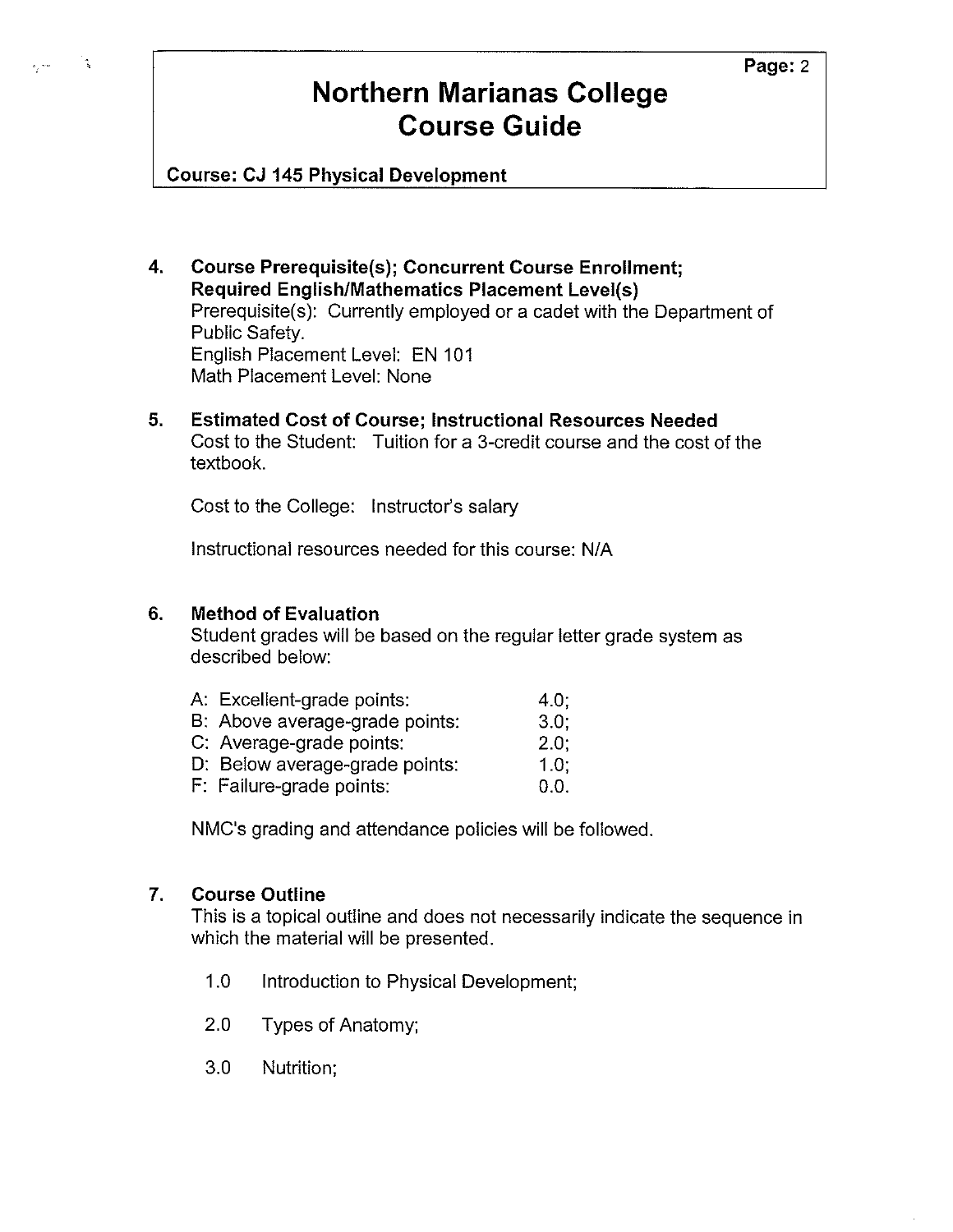# **Northern Marianas College Course Guide**

### **Course: CJ 145 Physical Development**

- 4.0 Stretching Exercises;
- 5.0 Cardio Exercises;
- 6.0 Cool down Exercises; and
- 7.0 Introduction to a healthy lifestyle.

### **8. Instructional Goals**

This course will introduce students to:

- 1.0 The history of the relationship between a healthy lifestyle and police work;
- 2.0 The demonstration of the required techniques and movement when conducting physical fitness exercises;
- 3.0 The process for administering the required physical tests;
- 4.0 The forming of physical fitness formations;
- 5.0 The proper way for conducting warm-up exercises;
- 6.0 The proper way for conducting workout exercises; and
- 7.0 The process to living a healthy lifestyle.

### **9. Student Learning Outcomes**

Upon successful completion of this course, students will be able to:

- 1.0 Identify the types of human anatomy;
- 2.0 Recognize the various types of warm-up and work-out exercises;
- 3.0 Demonstrate the proper exercise formation;
- 4.0 Demonstrate proper stretching prior to and after a fitness regime;
- 5.0 List a healthy nutritional meal;
- 6.0 Recognize the importance of sleep and the body; and

 $\mathcal{E}$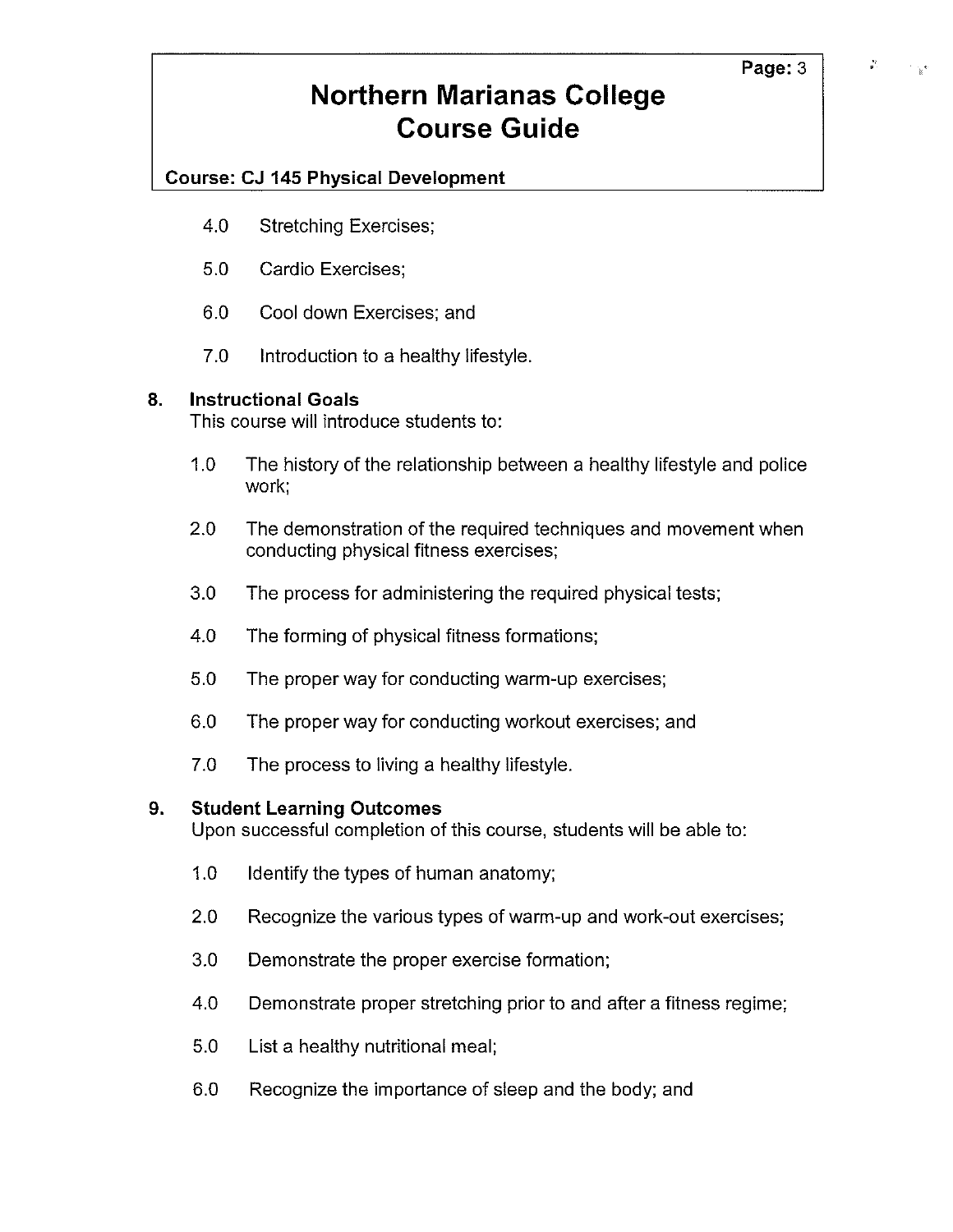# **Northern Marianas College Course Guide**

### **Course: CJ 145 Physical Development**

7.0 Identify how to reduce stress through a proper fitness program.

### **10. Assessment Measures**

 $\frac{M}{\xi}$ 

المتأمرة

Assessment of student learning may include, but not be limited to, the following:

- 1.0 Group discussions;
- 2.0 Writing assignments and exercises;
- 3.0 Demonstration;
- 4.0 Assignments; and
- 5.0 Tests.